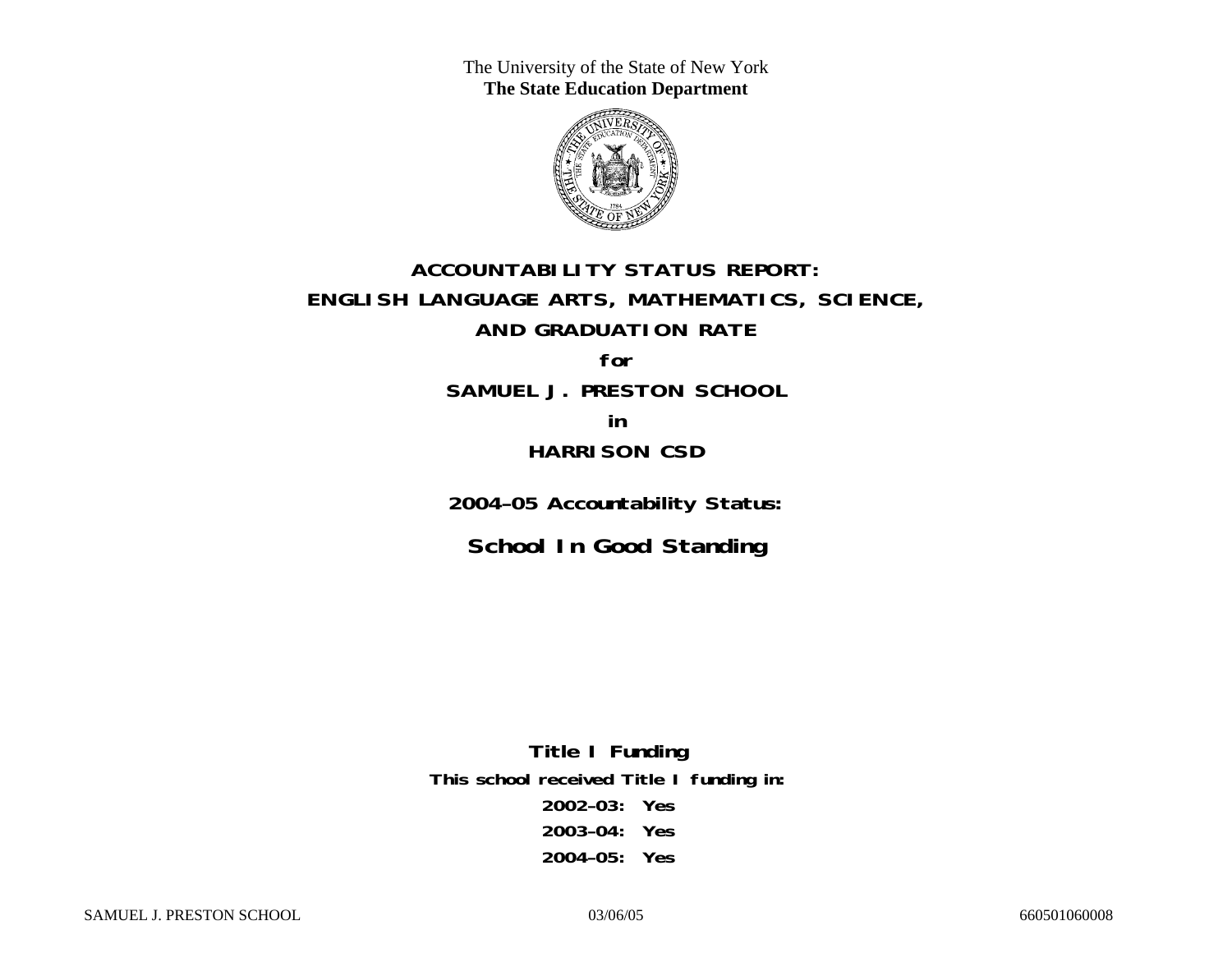### **School Accountability Status Categories**

The list below defines the school status categories under New York State's school accountability system, which is divided into a Federal Title I component and a State component. A school that does not receive Title I funding in a school year does not have a federal status in that year. Schools receiving Title I funds that are not in good standing must provide school choice for their students; those in need of improvement year 2 and beyond must also provide Supplemental Education Services to eligible students. Other consequences for schools not in good standing can be found at: **www.emsc.nysed.gov/deputy/nclb/accountability/siinfo.htm**. To be removed from any improvement status, a school must make Adequate Yearly Progress (AYP) in the grade and subject for which it was identified for two consecutive years, or in the case of a School Under Registration Review, achieve the performance targets established for the school by the Commissioner.

**School in Good Standing:** A school is considered to be in good standing if it has not been identified as a School in Need of Improvement, Requiring Corrective Action, Planning for Restructuring, or Requiring Academic Progress, or as a School Under Registration Review.

**School Requiring Academic Progress:** Under the State component of New York's accountability system, a school that does not make AYP in the same grade and subject for two consecutive years is considered a School Requiring Academic Progress (Year 1) for the following year. In each succeeding year that the school fails to make AYP, the year designation is incremented by one.

**School in Need of Improvement (Year 1):** A school that has not made AYP for two consecutive years in the same grade and subject while receiving Title I funds is considered a School in Need of Improvement (Year 1) for the following year.

**School in Need of Improvement (Year 2):** A School in Need of Improvement (Year 1) that does not make AYP in the grade and subject for which it was identified while receiving Title I funds is considered a School in Need of Improvement (Year 2) for the following year.

**School Requiring Corrective Action:** A School in Need of Improvement (Year 2) that does not make AYP in the grade

and subject for which it was identified while receiving Title I funds is considered a School Requiring Corrective Action for the following year.

**School Planning for Restructuring:** A School Requiring Corrective Action that does not make AYP in the grade and subject for which it was identified while receiving Title I funds is considered a School Planning for Restructuring for the following year.

**School Restructuring:** A School Planning for Restructuring that does not make AYP in the grade and subject for which it was identified while receiving Title I funds is considered a School Restructuring for the following year.

**School Under Registration Review (SURR):** Schools that are farthest from the State standard and that have been determined by the Commissioner to be most in need of improvement are Schools Under Registration Review. These schools must achieve performance targets specified by the Commissioner of Education in their area(s) of identification within a prescribed timeframe or risk having their registration revoked by the Board of Regents.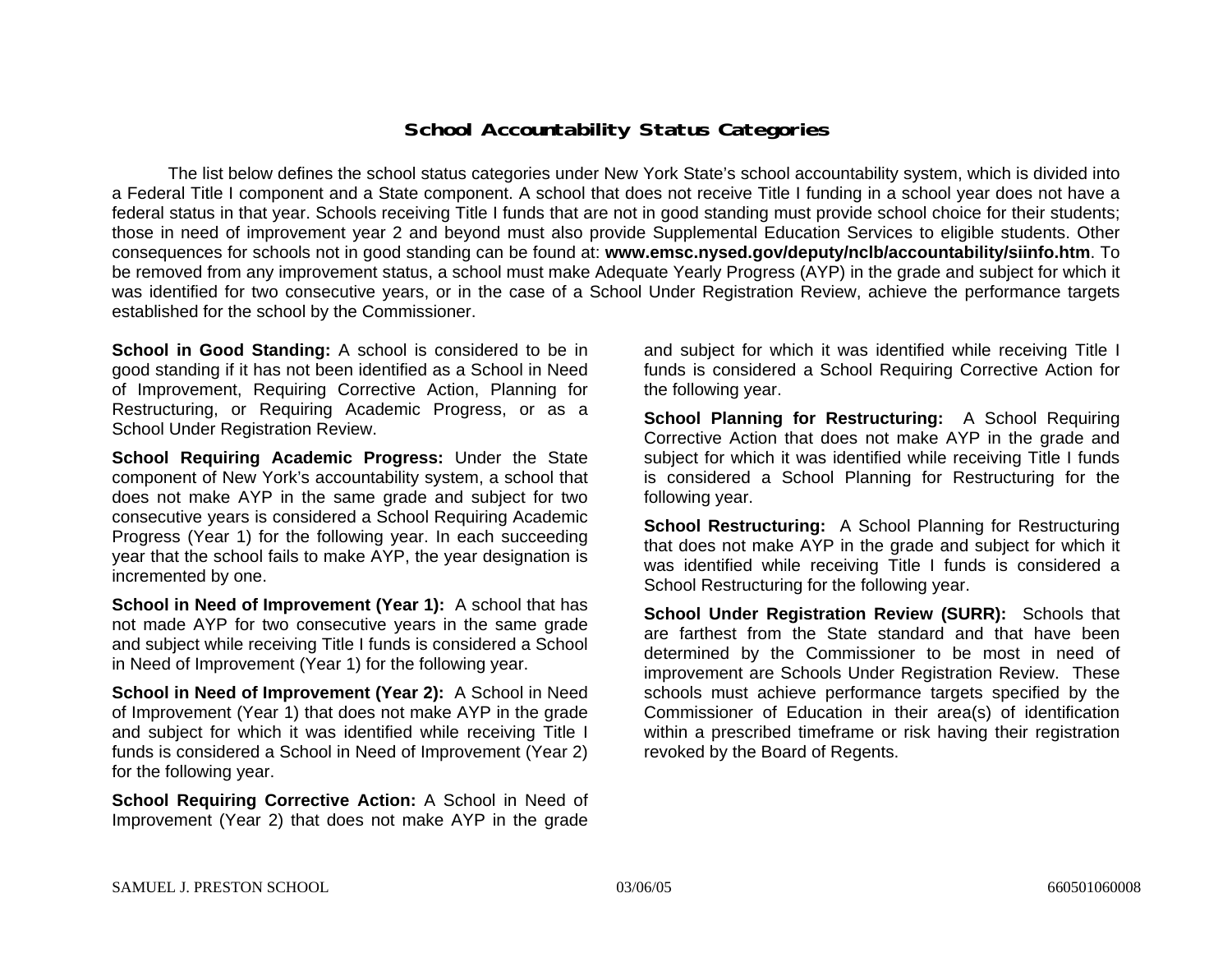# **Elementary-Level English Language Arts**

Definitions of terms, such as Performance Index and Effective Annual Measurable Objective (AMO), are in the glossary, which is the last page of this report.

#### **For a school or a district to make Adequate Yearly Progress (AYP) in 2003–04, every accountability group must make.**

**For an accountability group to make AYP in 2003–04, it must** 

- 1. meet the 95 percent participation requirement (*2003–04 Participation*), *and*
- 2. *either* meet its Effective AMO *or* make safe harbor (*2003–04 Performance* and *Standards*).

To meet the participation requirement, 95 percent of the grade 4 enrollment in each accountability group with 40 or more students must be tested. To meet the Effective AMO, the Performance Index for each group with 30 or more continuously enrolled students must equal or exceed the Effective AMO. To make safe harbor, the Performance Index of each of these groups must equal or exceed its ELA safe harbor target *and* the group must meet the elementary-level science qualification for safe harbor. (See the elementary-level science page of this report for further information on meeting the science qualification for safe harbor.)

*ELA Safe Harbor Targets:* The elementary-level 2003–04 ELA Safe Harbor Target is calculated by using the following equation: 2002–03 PI + (200 – the 2002–03 PI) <sup>×</sup> 0.10. The 2004–05 ELA Safe Harbor Target is calculated by using the following equation: 2003–04 PI + (200 – the 2003–04 PI)  $\times$  0.10. The 2004–05 target is provided for groups whose PI was below the Effective AMO in 2003–04.

| <b>Accountability Group</b>       | 2003-04 Participation* |                                    | 2003-04 Performance**                                   |                      | 2003-04 Standards |                                     |                                                           |                                                       | $2004 - 05$                                       |
|-----------------------------------|------------------------|------------------------------------|---------------------------------------------------------|----------------------|-------------------|-------------------------------------|-----------------------------------------------------------|-------------------------------------------------------|---------------------------------------------------|
|                                   | Grade 4<br>Enrollment  | Percent of<br>Enrollment<br>Tested | Count of<br>Continuously<br>Enrolled<br><b>Students</b> | Performance<br>Index | Effective<br>AMO  | <b>ELA Safe</b><br>Harbor<br>Target | Met the<br>Science<br>Qualification<br>for Safe<br>Harbor | <b>Made</b><br>AYP in<br><b>ELA</b> in<br>$2003 - 04$ | <b>ELA Safe</b><br><b>Harbor</b><br><b>Target</b> |
| All Students                      | 45                     | 100%                               | 45                                                      | 198                  | 109               |                                     |                                                           | <b>YES</b>                                            |                                                   |
| <b>Students with Disabilities</b> | 7                      |                                    | 7                                                       |                      |                   |                                     |                                                           |                                                       |                                                   |
| American Indian/Alaskan Native    |                        |                                    |                                                         |                      |                   |                                     |                                                           |                                                       |                                                   |
| <b>Black</b>                      | $\overline{2}$         |                                    | $\overline{2}$                                          |                      |                   |                                     |                                                           |                                                       |                                                   |
| Hispanic                          | 8                      |                                    | 8                                                       |                      |                   |                                     |                                                           |                                                       |                                                   |
| Asian or Pacific Islander         |                        |                                    |                                                         |                      |                   |                                     |                                                           |                                                       |                                                   |
| White                             | 35                     |                                    | 35                                                      | 197                  | 107               |                                     |                                                           | <b>YES</b>                                            |                                                   |
| Limited English Proficient        | $\overline{2}$         |                                    | 2                                                       |                      |                   |                                     |                                                           |                                                       |                                                   |
| Economically Disadvantaged        | 6                      |                                    | 6                                                       |                      |                   |                                     |                                                           |                                                       |                                                   |
| <b>Final AYP Determination</b>    |                        |                                    |                                                         |                      |                   |                                     |                                                           | <b>YES</b>                                            |                                                   |

\*Students who were excused from testing for medical reasons are not included in the enrollment count. If the participation rate of an accountability group fell below 95 percent in 2003–04, the enrollment shown is the sum of 2002–03 and 2003–04 enrollments and the percent tested is the weighted average of the participation rates over those two years. \*\*For schools with fewer than 30 continuously enrolled tested students in 2003–04, data for 2002–03 and 2003–04 were combined to determine counts and PIs.

\*\*\*Groups with a "\*\*\*" are not required to meet the science qualification for safe harbor to make safe harbor in English and mathematics because fewer than 30 students in the group were administered the science test.

#### **State accountability status in elementary-level English language arts: School In Good Standing**

**Title I accountability status in elementary-level English language arts: School In Good Standing**

SAMUEL J. PRESTON SCHOOL 600501060008 660501060008 660501060008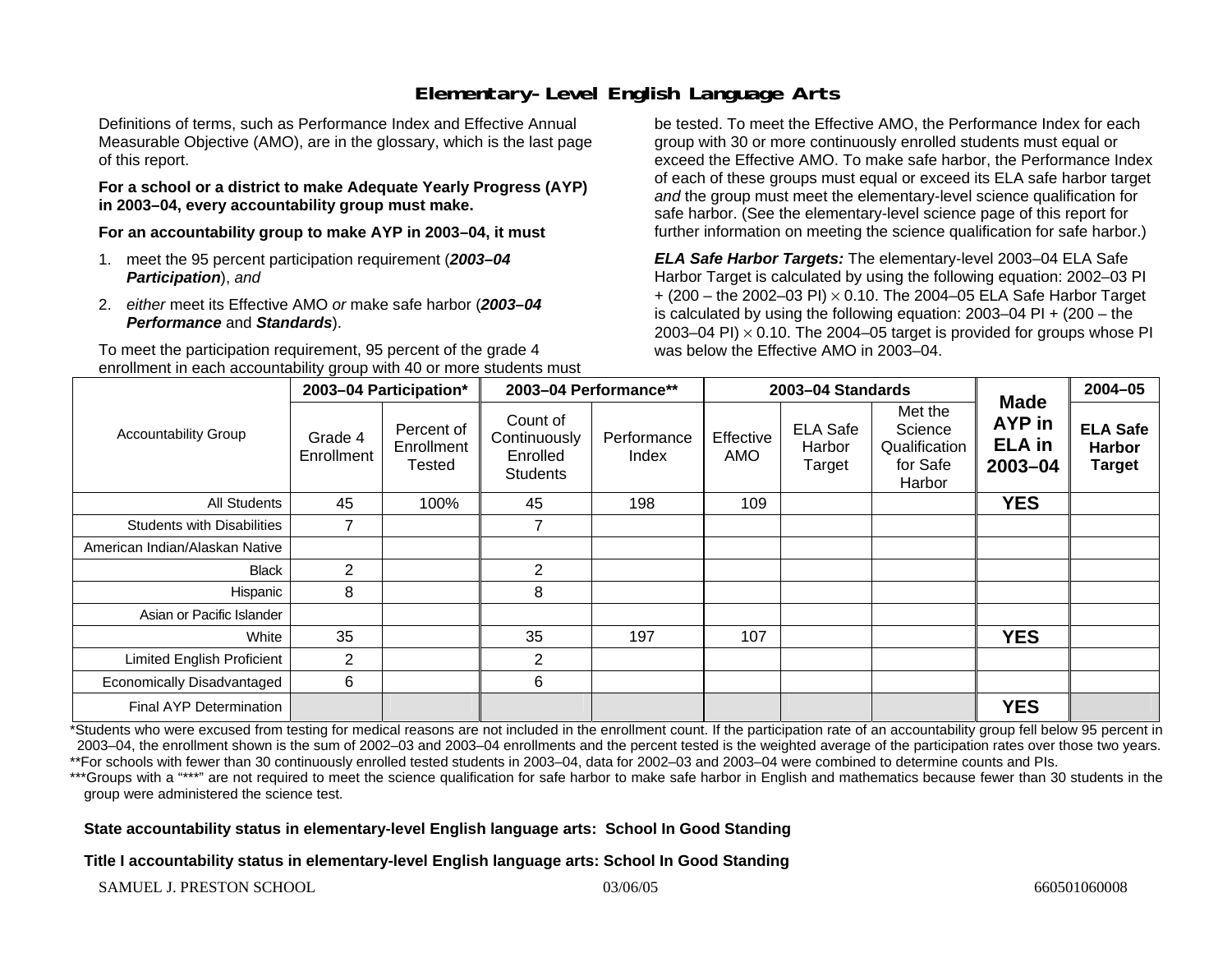## **Elementary-Level Mathematics**

Definitions of terms, such as Performance Index and Effective Annual Measurable Objective (AMO), are in the glossary, which is the last page of this report.

**For a school or a district to make Adequate Yearly Progress (AYP) in 2003–04, every accountability group must make AYP.** 

**For an accountability group to make AYP in 2003–04, it must** 

- 1. meet the 95 percent participation requirement (*2003–04 Participation*), *and*
- 2. *either* meet its Effective AMO *or* make safe harbor (*2003–04 Performance* and *Standards*).

To meet the participation requirement, 95 percent of the grade 4 enrollment in each accountability group with 40 or more students must be tested. To meet the Effective AMO, the Performance Index for each group with 30 or more continuously enrolled students must equal or exceed the Effective AMO. To make safe harbor, the Performance Index of each of these groups must equal or exceed its math safe harbor target *and* the group must meet the elementary-level science qualification for safe harbor. (See the elementary-level science page of this report for further information on meeting the science qualification for safe harbor.)

*Math Safe Harbor Targets:* The elementary-level 2003–04 Math Safe Harbor Target is calculated by using the following equation: 2002–03 PI + (200 – the 2002–03 PI) <sup>×</sup> 0.10. The 2004–05 Math Safe Harbor Target is calculated by using the following equation: 2003–04 PI + (200 – the 2003–04 PI)  $\times$  0.10. The 2004–05 target is provided for groups whose PI was below the Effective AMO in 2003–04.

| <b>Accountability Group</b>       | 2003-04 Participation* |                                           | 2003-04 Performance**                                   |                      | 2003-04 Standards |                               |                                                           |                                                        | 2004-05                                            |
|-----------------------------------|------------------------|-------------------------------------------|---------------------------------------------------------|----------------------|-------------------|-------------------------------|-----------------------------------------------------------|--------------------------------------------------------|----------------------------------------------------|
|                                   | Grade 4<br>Enrollment  | Percent of<br>Enrollment<br><b>Tested</b> | Count of<br>Continuously<br>Enrolled<br><b>Students</b> | Performance<br>Index | Effective<br>AMO  | Math Safe<br>Harbor<br>Target | Met the<br>Science<br>Qualification<br>for Safe<br>Harbor | <b>Made</b><br><b>AYP</b> in<br>Math in<br>$2003 - 04$ | <b>Math Safe</b><br><b>Harbor</b><br><b>Target</b> |
| All Students                      | 45                     | 100%                                      | 45                                                      | 200                  | 122               |                               |                                                           | <b>YES</b>                                             |                                                    |
| <b>Students with Disabilities</b> | 7                      |                                           | 7                                                       |                      |                   |                               |                                                           |                                                        |                                                    |
| American Indian/Alaskan Native    |                        |                                           |                                                         |                      |                   |                               |                                                           |                                                        |                                                    |
| <b>Black</b>                      | $\overline{2}$         |                                           | $\overline{2}$                                          |                      |                   |                               |                                                           |                                                        |                                                    |
| Hispanic                          | 8                      |                                           | 8                                                       |                      |                   |                               |                                                           |                                                        |                                                    |
| Asian or Pacific Islander         |                        |                                           |                                                         |                      |                   |                               |                                                           |                                                        |                                                    |
| White                             | 35                     |                                           | 35                                                      | 200                  | 120               |                               |                                                           | <b>YES</b>                                             |                                                    |
| <b>Limited English Proficient</b> | 2                      |                                           | $\overline{2}$                                          |                      |                   |                               |                                                           |                                                        |                                                    |
| Economically Disadvantaged        | 6                      |                                           | 6                                                       |                      |                   |                               |                                                           |                                                        |                                                    |
| <b>Final AYP Determination</b>    |                        |                                           |                                                         |                      |                   |                               |                                                           | <b>YES</b>                                             |                                                    |

\*Students who were excused from testing for medical reasons are not included in the enrollment count. If the participation rate of an accountability group fell below 95 percent in 2003–04, the enrollment shown is the sum of 2002–03 and 2003–04 enrollments and the percent tested is the weighted average of the participation rates over those two years.

\*\*For schools with fewer than 30 continuously enrolled tested students in 2003–04, data for 2002–03 and 2003–04 were combined to determine counts and PIs.

\*\*\*Groups with a "\*\*\*" are not required to meet the science qualification for safe harbor to make safe harbor in English and mathematics because fewer than 30 students in the group were administered the science test.

**State accountability status in elementary-level mathematics: School In Good Standing** 

**Title I accountability status in elementary-level mathematics: School In Good Standing**

SAMUEL J. PRESTON SCHOOL 600501060008 660501060008 660501060008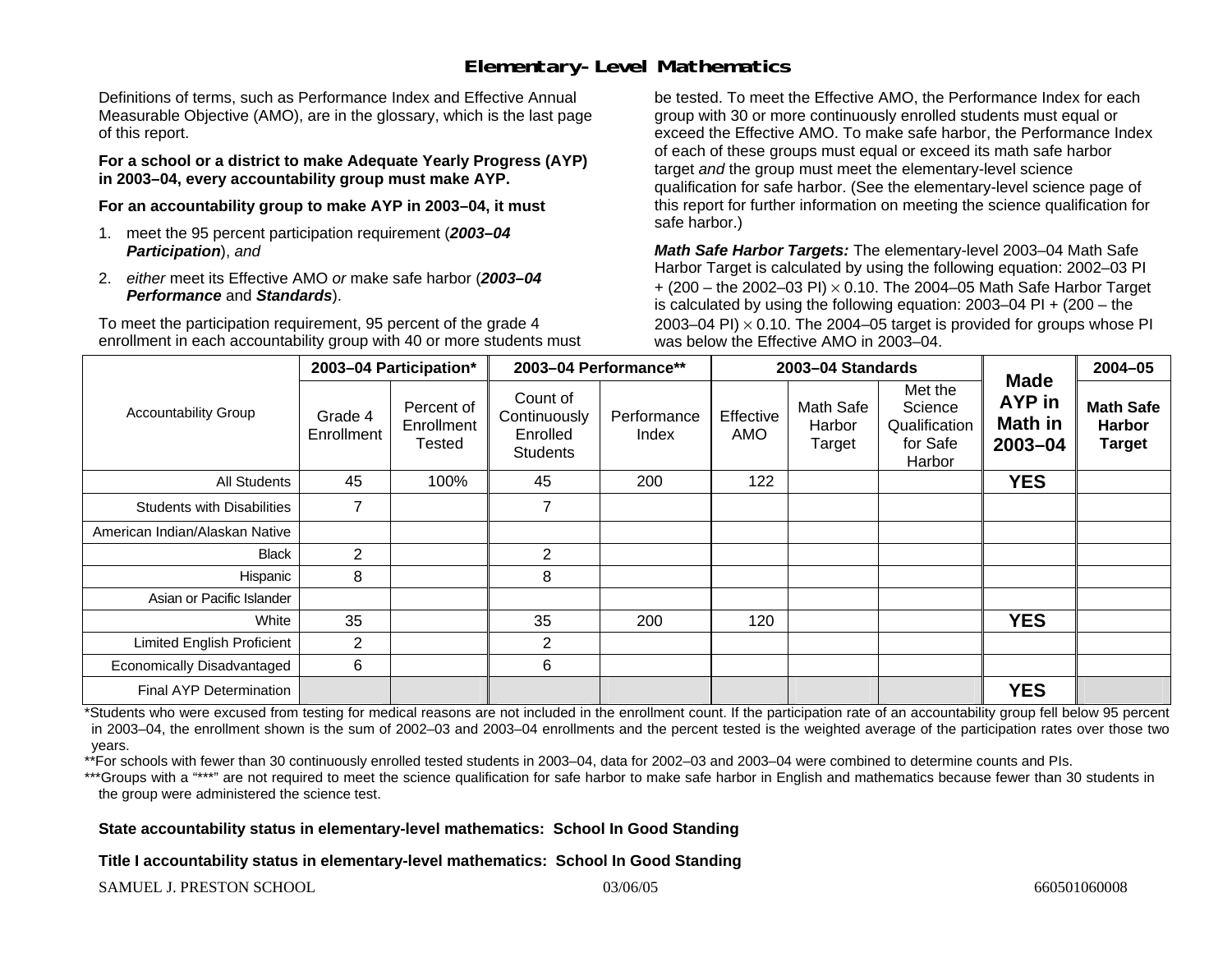## **Elementary-Level Science**

Definitions of terms, such as Progress Target and Adequate Yearly Progress (AYP), are in the glossary, which is the last page of this report.

*Made AYP in Science in 2003–04:* For a school or a district to make AYP in science, the Performance Index (PI) for the "All Students" group must equal or exceed the State Science Standard or the Science Progress Target.

*State Designated Level (SDL):* The score that students taking the elementary-level science test in 2002–03 must have equaled or exceeded on the written portion of the test to have met the State Science Standard.

*Qualification for Safe Harbor in Elementary-Level ELA and Math:* For an accountability group to be considered Qualified for Safe Harbor in Elementary-Level ELA and Math, the PI must equal or exceed the State Science Standard or the Science Progress Target in elementarylevel science for that group. Groups with fewer than 30 students tested in elementary-level science are not subject to this qualification criterion.

*Science Progress Targets:* The elementary-level 2003–04 Science Progress Target is calculated by multiplying the 2002–03 Percent At or Above SDL by two and then adding one point. The 2004–05 Science Progress Target is calculated by adding one point to the 2003–04 PI. The 2004–05 target is provided for groups whose PI was below the State Science Standard in 2003–04.

|                                   |                                                         | 2003-04 Performance* | 2003-04 Standards            |                               |                                             | 2003-04                                                                 | $2004 - 05$                   |
|-----------------------------------|---------------------------------------------------------|----------------------|------------------------------|-------------------------------|---------------------------------------------|-------------------------------------------------------------------------|-------------------------------|
| <b>Accountability Group</b>       | Count of<br>Continuously<br>Enrolled<br><b>Students</b> | Performance<br>Index | State<br>Science<br>Standard | Science<br>Progress<br>Target | <b>Made AYP</b><br>in Science<br>in 2003-04 | Qualified for<br>Safe Harbor in<br>Elementary-<br>Level ELA and<br>Math | Science<br>Progress<br>Target |
| <b>All Students</b>               | 44                                                      | 200                  | 100                          |                               | <b>YES</b>                                  | <b>YES</b>                                                              |                               |
| <b>Students with Disabilities</b> | 6                                                       |                      |                              |                               |                                             |                                                                         |                               |
| American Indian/Alaskan Native    |                                                         |                      |                              |                               |                                             |                                                                         |                               |
| <b>Black</b>                      | 2                                                       |                      |                              |                               |                                             |                                                                         |                               |
| Hispanic                          | 8                                                       |                      |                              |                               |                                             |                                                                         |                               |
| Asian or Pacific Islander         |                                                         |                      |                              |                               |                                             |                                                                         |                               |
| White                             | 34                                                      | 200                  | 100                          |                               |                                             | <b>YES</b>                                                              |                               |
| Limited English Proficient        | $\overline{2}$                                          |                      |                              |                               |                                             |                                                                         |                               |
| Economically Disadvantaged        | 6                                                       |                      |                              |                               |                                             |                                                                         |                               |
| <b>Final AYP Determination</b>    |                                                         |                      |                              |                               | <b>YES</b>                                  |                                                                         |                               |

\*For schools with fewer than 30 continuously enrolled students in 2003–04, data for 2002–03 and 2003–04 were combined to determine counts and Performance Indices.

**State accountability status in elementary-level science: School In Good Standing** 

**Title I accountability status in elementary-level science: School In Good Standing**